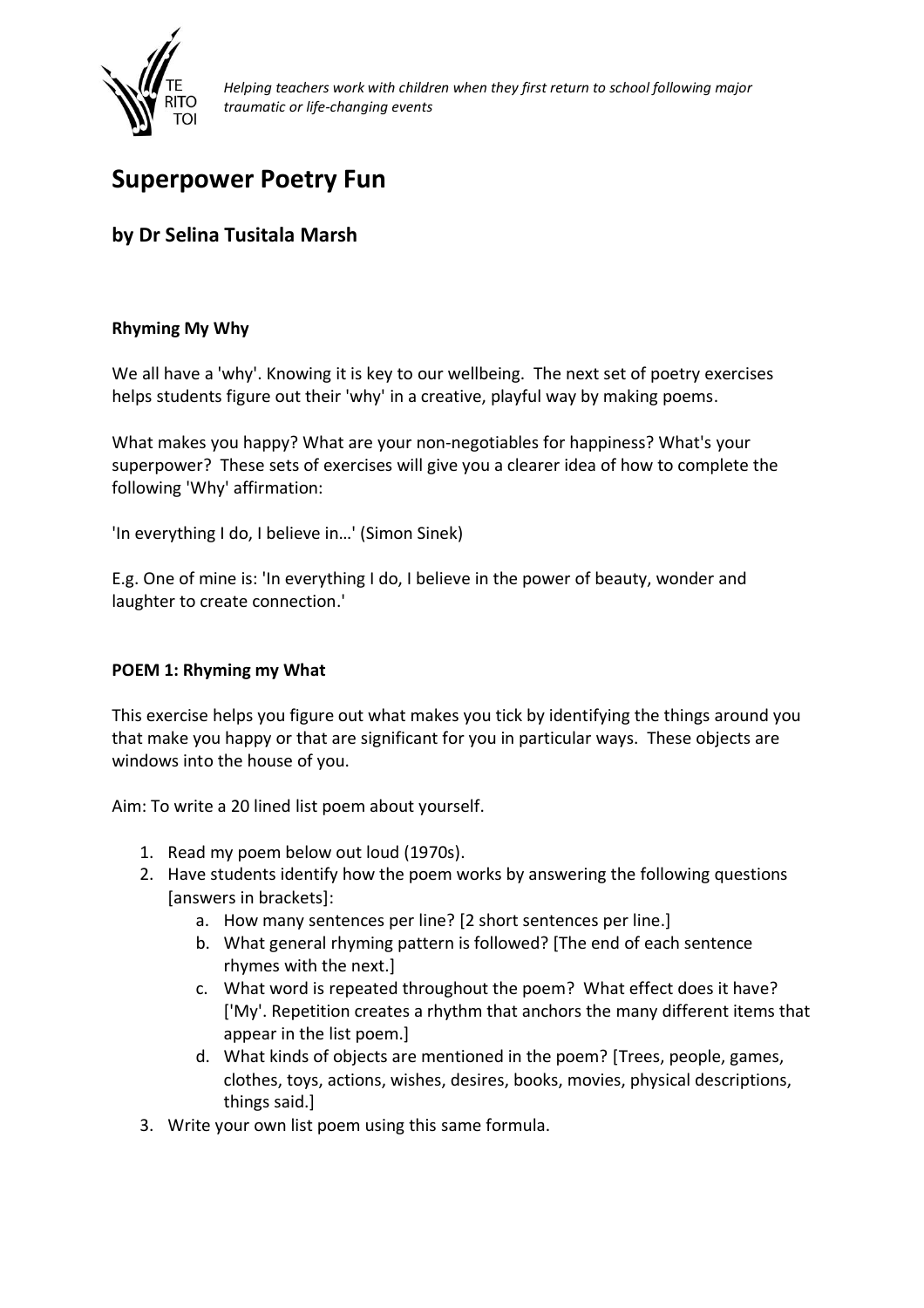

Tips:

- Use items that you love or have been significant in your life.
- Draw on your culture and if you can, use words from that culture, ie, lavalava is a Samoan form of clothing.
- Title your poem with something that your items have in common. It might be the year/s you had them, how old you were at the time, or the place you experienced them.
- Use specific, vivid and detailed language. For example, 'pohutukawa' is a stronger description than 'tree'; 'lavalava' is stronger than 'clothing'.
- Use mostly objects but throw in defining actions ('smashing mum's cabinet') and things you used to say ('You little snitch' -- I used to say this to my little sister who told on me to my mum all the time).
- Use contrasting imagery. For example, 'Morris minor' (a type of car) is big, whereas 'egg timer' is small, but both 'move'.
- Read your poem OUT LOUD.
- Have fun!

#### **1970s**

My pohutukawa. My Lyn of Tawa. My Pam Eyres. My monopoly shares. My lavalava. My mother. My stainless steel slide. My go and hide. My smashing mum's cabinet. My wanting a rabbit. My terrarium. My axolotl aquarium. My Bad Jelly the Witch. My *You little snitch*. My Mary Poppins umbrella roof jump. My sister's back thump. My Morris Minor. My egg timer. My painting houses. My killing mouses. My blackboard teaching. My Baptist preaching. My skipping rope. My endless hope. My Salvation Army clothes. My running nose. My Avondale Spiders. My low rider. My first ever letter from Ms Fish. My Christmas wish. My *Yes, I can*. My brother Luka and sister Sam. My *Yes, I will*. My bitter pill. My wrongin', my rightin'. My Enid Blyton. My mophead of hair. My *I don't care!*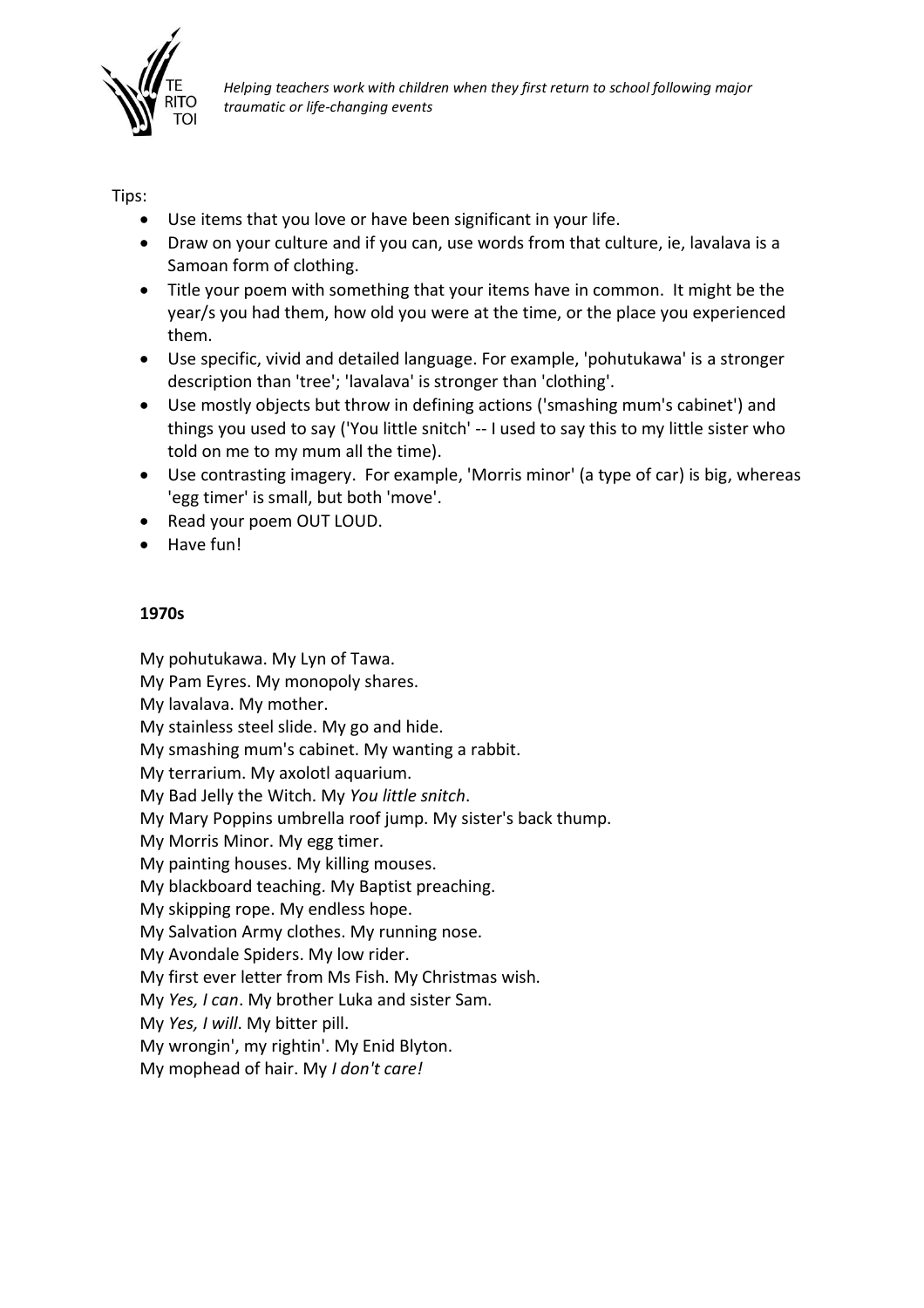

#### **POEM 2: I Am**

Your list of treasured, memorable things and actions say a lot about who you are and *why*  you are.

Quickly choose the 10 'best' objects and/or phrases from your poem. Go on your gut feeling. Write them below, for example:

- 1. Pohutukawa
- 2. Pam Eyres
- 3. Stainless steel slide
- 4. Bad Jelly the Witch book
- 5. You little snitch
- 6. Mary Poppins
- 7. Avondale Spiders
- 8. First ever letter
- 9. Mophead of hair
- 10. I don't care

Now, next to each item, write down the qualities that appeal to you (it's ok if the same qualities attract you to different items). Keep your reasons short.

| 1. Pohutukawa               | long-limbed, sheltering                                                      |
|-----------------------------|------------------------------------------------------------------------------|
| 2. Pam Eyres                | she was a poet who was funny, made poetry accessible                         |
| 3. Stainless steel slide    | dad made this, one of a kind, I used to stare into my                        |
|                             | reflection                                                                   |
| 4. Bad Jelly the Witch book | one of a kind (author illustrated), justice served                           |
| 5. You little snitch        | loyalty more important than being right                                      |
| 6. Mary Poppins             | one of a kind, did things her own way                                        |
| 7. Avondale Spiders         | junk shop, a space of wonder and curiosity                                   |
|                             | 8. First ever letter from Ms Fish made me feel beautiful and that I belonged |

- 9. Mophead of hair makes me one of a kind, symbol of my difference
- 10. I don't care not afraid to be me

Write a 10-lined poem mostly using the lines from above. Each line must begin with 'I am…' If there are repeated qualities, make sure it gets repeated or specific mention in your poem (see 'one of a kind' below). Use what is repeated the most as your title.

For example,

#### **One of a kind**

I am a pohutukawa, long-limbed and sheltering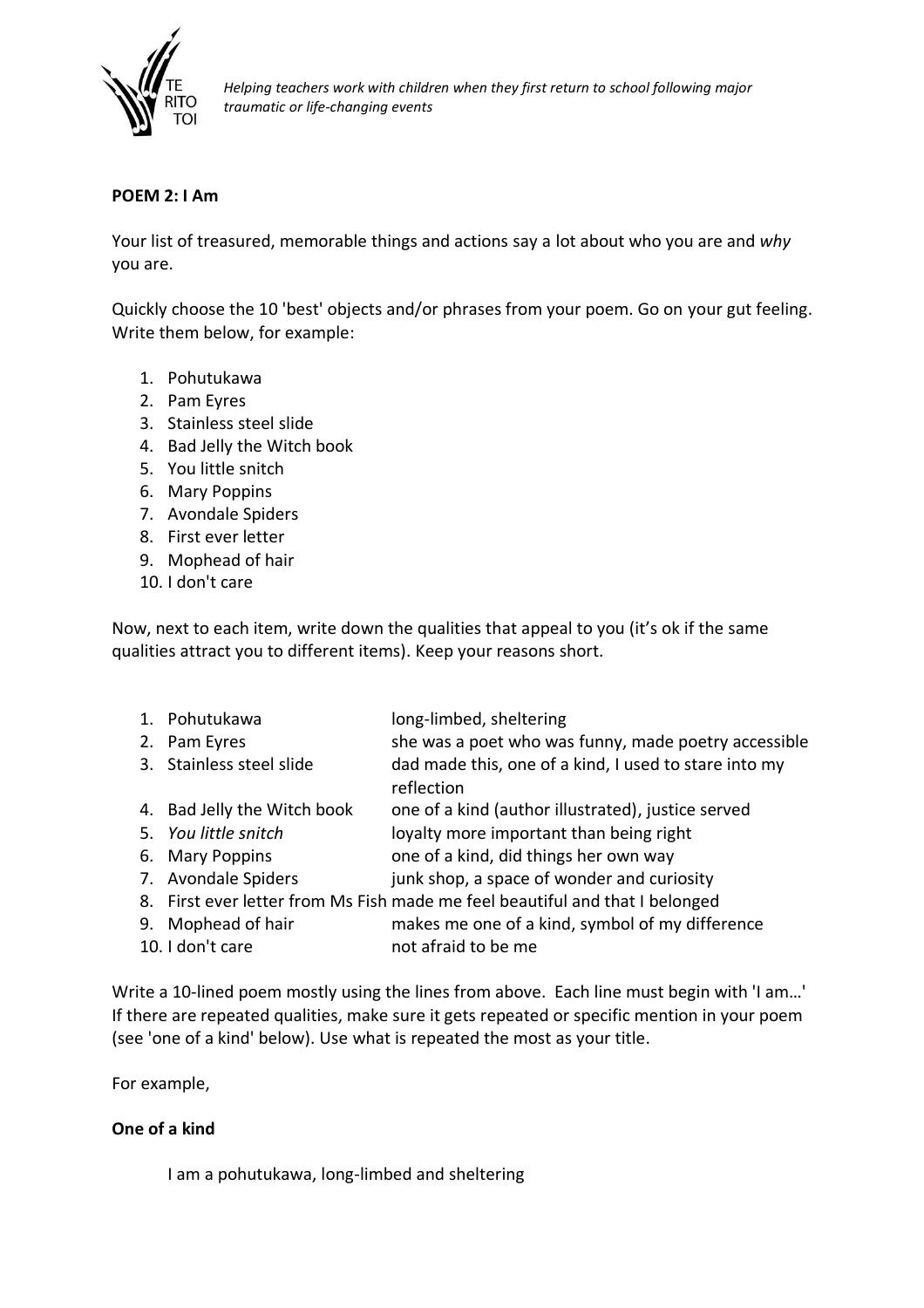

I am Pam Eyres, funny, making poetry accessible I am a stainless slide, one of a kind, I stare at me I am the book, Bad Jelly, the Witch, made from original lines I am 'you little snitch', loyalty above all else I am Mary Poppins, one of a kind, doing things my way I am Avondale Spiders, a shop full of wonder and curiosity I am the first ever letter from Ms Fish, I am beautiful and I belong I am Mophead, one of a kind, different I am I don't care, I'm not afraid to be me.

## **POEM 3: My Why Graphic Poem**

Taking your 'I Am' poem, highlight the qualities that most appeal to you.

I am a pohutukawa, long-limbed and sheltering I am Pam Eyres, funny, making poetry accessible I am a stainless slide, one of a kind, I stare at me I am the book, Bad Jelly, the Witch, made from original lines I am 'you little snitch', loyalty above all else I am Mary Poppins, one of a kind, doing things my way I am Avondale Spiders, a shop full of wonder and curiosity I am the first ever letter from Ms Fish, I am beautiful and I belong I am Mophead, one of a kind, different I am I don't care, I'm not afraid to be me.

Complete the following Why statement using the qualities above that you most identify with and love. Try writing several versions:

'In everything I do, I believe in…being one of a kind, funny, and original.' 'In everything I do, I believe in…loyalty, wonder, and curiosity' 'In everything I do, I believe in…beauty, belonging and not afraid to be me.'

These statements contain your superpowers. When you embrace these qualities, you are unstoppable! Yay! Create a graphic poem to remind you of your superpowers every day. Leaving out the ellipsis (…), choose one Why statement that rings the truest. Illustrate it with images from your 'I Am' Poem. You are not simply illustrating your words, you are using images that have special power and meaning and history in your own life – they are visual portals to your superpower.

See example on following page